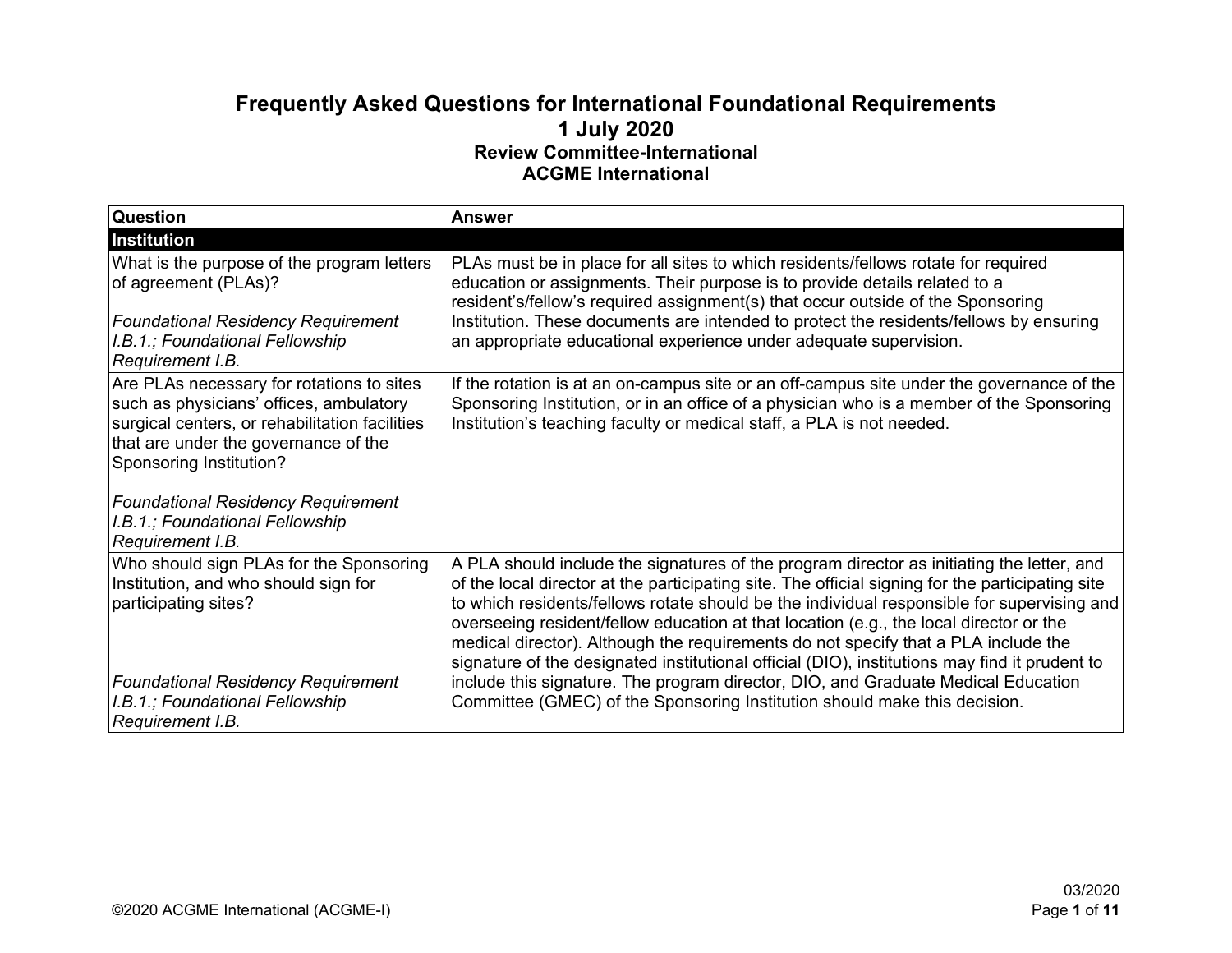| Question                                                                                                                                                                                                                                                              | <b>Answer</b>                                                                                                                                                                                                                                                                                                                                                                                                                                                                                                                 |
|-----------------------------------------------------------------------------------------------------------------------------------------------------------------------------------------------------------------------------------------------------------------------|-------------------------------------------------------------------------------------------------------------------------------------------------------------------------------------------------------------------------------------------------------------------------------------------------------------------------------------------------------------------------------------------------------------------------------------------------------------------------------------------------------------------------------|
| When should PLAs be updated?<br><b>Foundational Residency Requirement</b><br>I.B.1.; Foundational Fellowship<br>Requirement I.B.                                                                                                                                      | Agreements should be updated whenever there are changes in program director,<br>participating site director, or resident assignments, or when there are revisions to the<br>items specified in the Foundational Program Requirements. PLAs must be renewed at<br>least every five years. If nothing in the agreement has changed at the end of five years,<br>it is acceptable to add an amendment signifying review and extension of the agreement<br>with signatures.                                                       |
| When residents/fellows are assigned to<br>participating sites a great distance away<br>from the Sponsoring Institution, can they<br>access required didactic sessions using<br>distance education technology?<br><b>Foundational Residency Requirement</b><br>I. B.3. | Distance technology can be used for required didactics if distances are great.<br>Residents/fellows at a distant participating site should have educational opportunities<br>such as teaching rounds, morbidity and mortality conferences, or other structured<br>educational conferences and activities.                                                                                                                                                                                                                     |
| <b>Program Personnel and Resources</b>                                                                                                                                                                                                                                |                                                                                                                                                                                                                                                                                                                                                                                                                                                                                                                               |
| What is included in the program director's<br>time allotted for completion of<br>administrative and educational activities?                                                                                                                                           | Depending on the size and complexity of the program, administration and education<br>includes a wide variety of activities. Examples are clinical teaching and mentoring of<br>residents and fellows; preparing didactic lectures; evaluating residents, fellows, and<br>faculty members; interviewing resident and fellow applicants; attending GMEC, Clinical                                                                                                                                                               |
| <b>Foundational Residency Requirement</b><br>II.A.2.d); Foundational Fellowship<br>Requirement II.A.4.                                                                                                                                                                | Competency Committee (CCC) and Program Evaluation Committee (PEC) meetings;<br>reviewing resident/fellow Case Logs; reviewing and approving directors and curriculum<br>at participating sites; and preparing and submitting information to ACGME-I.                                                                                                                                                                                                                                                                          |
| Must the program director conduct<br>electronic, 'real time' monitoring of duty<br>hours?                                                                                                                                                                             | ACGME-I requires that programs monitor resident/fellow duty hours to ensure they<br>comply with the requirements, but does not specify how monitoring and tracking of duty<br>hours should be handled. Although ACGME-I does not mandate a specific monitoring<br>approach or frequency, the system in place should document actual time on duty and<br>not be limited to attestation of compliance with duty hour requirements. The ideal<br>approach should be tailored to each program and its Sponsoring Institution. For |
| <b>Foundational Residency Requirement</b><br>$ILA.2.n$ . (2)                                                                                                                                                                                                          | example, the approach best suited for general surgery will be different from the one most<br>appropriate for preventive medicine, dermatology, or pediatrics.                                                                                                                                                                                                                                                                                                                                                                 |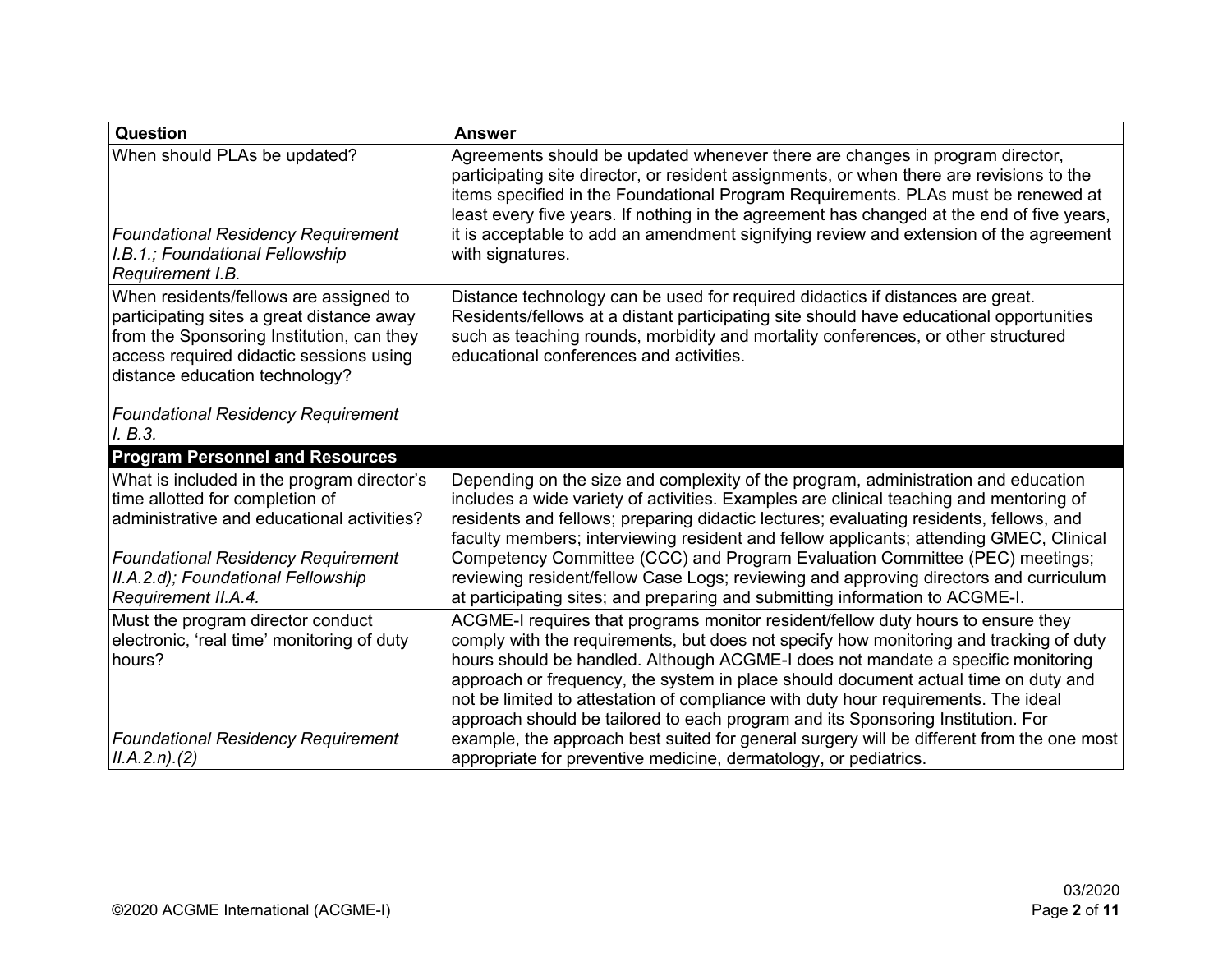| Question                                                                                                                                                                                                                                     | <b>Answer</b>                                                                                                                                                                                                                                                                                                                                                                                                                                                                                                              |
|----------------------------------------------------------------------------------------------------------------------------------------------------------------------------------------------------------------------------------------------|----------------------------------------------------------------------------------------------------------------------------------------------------------------------------------------------------------------------------------------------------------------------------------------------------------------------------------------------------------------------------------------------------------------------------------------------------------------------------------------------------------------------------|
| Can a program director be appointed with<br>fewer than three years of experience as a<br>clinician, administrator, and educator?<br><b>Foundational Residency Requirement</b><br>II.A.4.a); Foundational Fellowship<br>Requirement II.A.6.a) | Appointing a program director with fewer than three years of experience as a clinician,<br>educator, and administrator may be acceptable if the appointee satisfies all of the other<br>required qualifications (i.e., certification in the specialty and current medical licensure to<br>practice at the Sponsoring Institution), and if the candidate's background and<br>experience demonstrate the ability to fulfill all of the responsibilities of the position.                                                     |
| How does the Review Committee-<br>International determine whether faculty<br>members' qualifications are acceptable?                                                                                                                         | The Review Committee-International no longer judges qualifications of individual faculty<br>members. Instead, it will review the criteria and procedures used to appoint faculty<br>members at the Sponsoring Institution level. The ACGME-I Institutional Requirements<br>will include general criteria for faculty appointment, and review of the Sponsoring<br>Institution's procedures for faculty appointment will become part of the ACGME-I                                                                         |
| <b>Foundational Residency Requirement</b><br>II.B.4.a); Foundational Fellowship<br>Requirement I.B.3.a)                                                                                                                                      | institutional accreditation process. Programs will provide attestation that newly<br>appointed faculty members have met the institution's criteria for appointment.                                                                                                                                                                                                                                                                                                                                                        |
| <b>Scholarly Activity</b>                                                                                                                                                                                                                    |                                                                                                                                                                                                                                                                                                                                                                                                                                                                                                                            |
| How does the Review Committee-<br>International judge faculty scholarly<br>activity?                                                                                                                                                         | Scholarly activity is evaluated for the program as a whole, not for individual faculty<br>members. The Review Committee-International will consider the amount of faculty<br>scholarship within the program and the variety of domains within which faculty members<br>conduct scholarly activity. Scholarship is not limited to basic or clinical science, and can<br>be in the areas of patient safety, quality improvement initiatives, or educational<br>innovation.                                                   |
| <b>Foundational Residency Requirement</b><br>IV.D.2.a); Foundational Fellowship<br>Requirement IV.D.2.a)                                                                                                                                     | To count toward meeting a program's faculty scholarship requirements, there must be<br>evidence of dissemination or, in the case of membership on committees or in<br>organizations, evidence of a faculty member's active and/or leadership role. 'In press'<br>articles/chapters, simple membership in a professional organization, and attendance at<br>a national or scientific meeting without dissemination of the results of scholarship does<br>not qualify as fulfilling the requirements for scholarly activity. |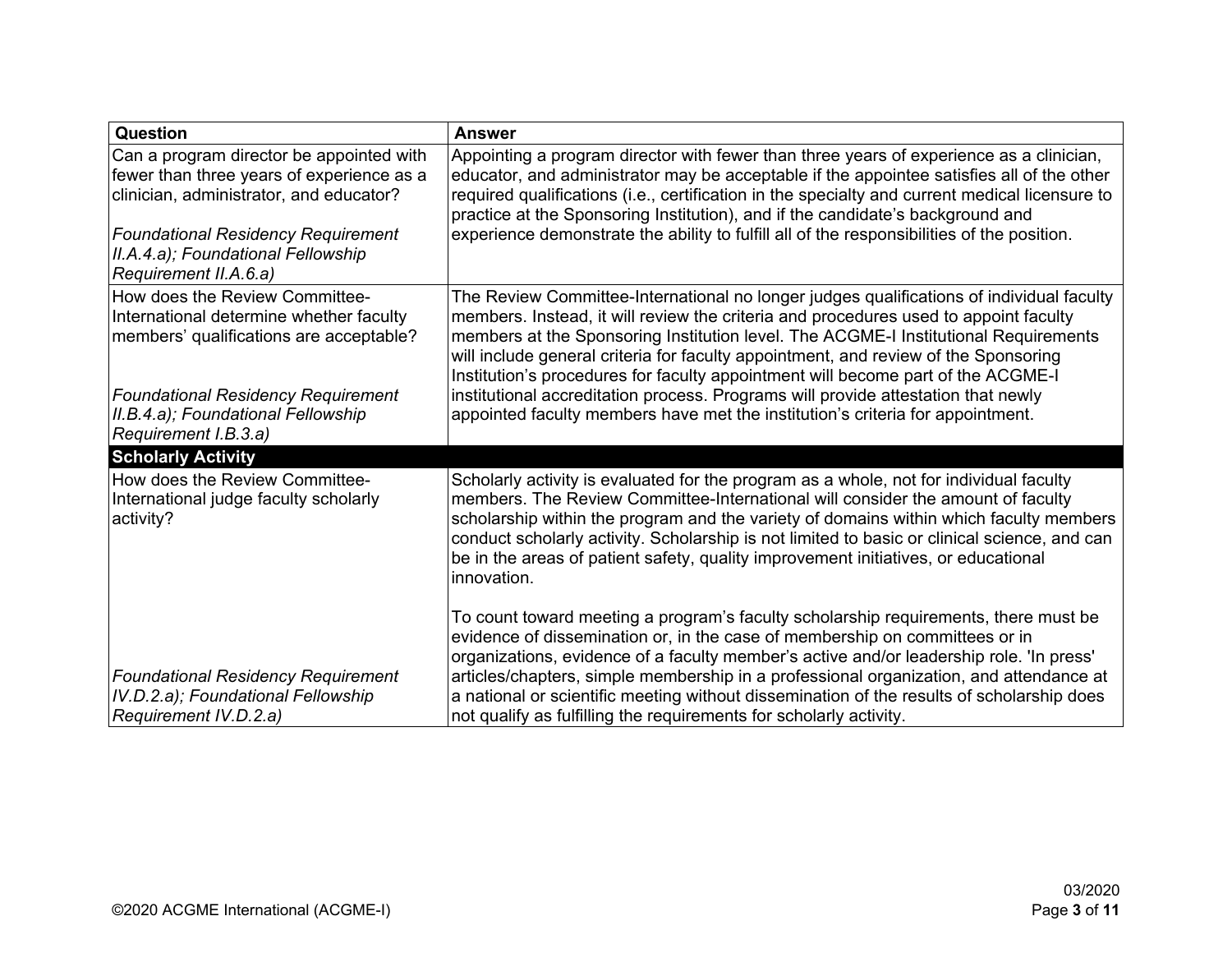| <b>Question</b>                                                                                                      | <b>Answer</b>                                                                                                                                                                                                                                                                                                                                                                                                                                                                                                                                                                                                                                                                               |
|----------------------------------------------------------------------------------------------------------------------|---------------------------------------------------------------------------------------------------------------------------------------------------------------------------------------------------------------------------------------------------------------------------------------------------------------------------------------------------------------------------------------------------------------------------------------------------------------------------------------------------------------------------------------------------------------------------------------------------------------------------------------------------------------------------------------------|
| <b>Evaluation</b>                                                                                                    |                                                                                                                                                                                                                                                                                                                                                                                                                                                                                                                                                                                                                                                                                             |
| Can the program director serve on and<br>chair the CCC?                                                              | The requirements regarding the CCC do not preclude or limit a program director's<br>participation on the committee. The intent is to leave flexibility for each program to decide<br>the best structure for its own circumstances. A program should consider the program<br>director's other roles as resident advocate, advisor, and confidante; the impact of the                                                                                                                                                                                                                                                                                                                         |
| <b>Foundational Residency Requirement:</b><br>V.B.3.a): Foundational Fellowship<br>Requirement V.B.3.a)              | program director's presence on the CCC members' discussions and decisions; the size of<br>the program faculty; and other program-specific factors. The role of the CCC is to advise<br>the program director. The program director has final responsibility for resident/fellow<br>evaluation, promotion, and dismissal.                                                                                                                                                                                                                                                                                                                                                                     |
| Who can and cannot serve on the CCC?                                                                                 | The CCC can include physician faculty members and members from other health<br>professions who serve on the faculty or have extensive contact and experience with<br>residents/fellows in patient care and other health care settings. Chief residents may be<br>members of the CCC if they have completed a core residency program in their specialty<br>discipline, possess a faculty appointment from the program, and are eligible for specialty<br>board certification.                                                                                                                                                                                                                |
| <b>Foundational Residency Requirement</b><br>V.B.3.a); Foundational Fellowship<br>Requirement V.B.3.a)               | Residents/fellows currently enrolled in the program cannot serve on the CCC. Exclusion of<br>residents/fellows from the CCC is meant to ensure that peers are not making promotion<br>and graduation decisions, and to ensure they are not involved in recommendations for<br>remediation or disciplinary actions. However, the chair(s) of the CCC and/or program<br>director should receive input from program residents/fellows outside the context of CCC<br>meetings through the evaluation system. Program coordinators may attend CCC<br>meetings to provide administrative support and to help document CCC deliberations and<br>decisions but may not serve as members of the CCC. |
| Must the Program Evaluation Committee<br>(PEC) have resident/fellow representative<br>from each year of the program? | The PEC must include residents/fellows from different years but does not have to include<br>residents/fellows from all years of the program.                                                                                                                                                                                                                                                                                                                                                                                                                                                                                                                                                |
| <b>Foundational Residency Requirement</b><br>V.E.2.a); Foundational Fellowship<br>Requirement V.E.2.a)               |                                                                                                                                                                                                                                                                                                                                                                                                                                                                                                                                                                                                                                                                                             |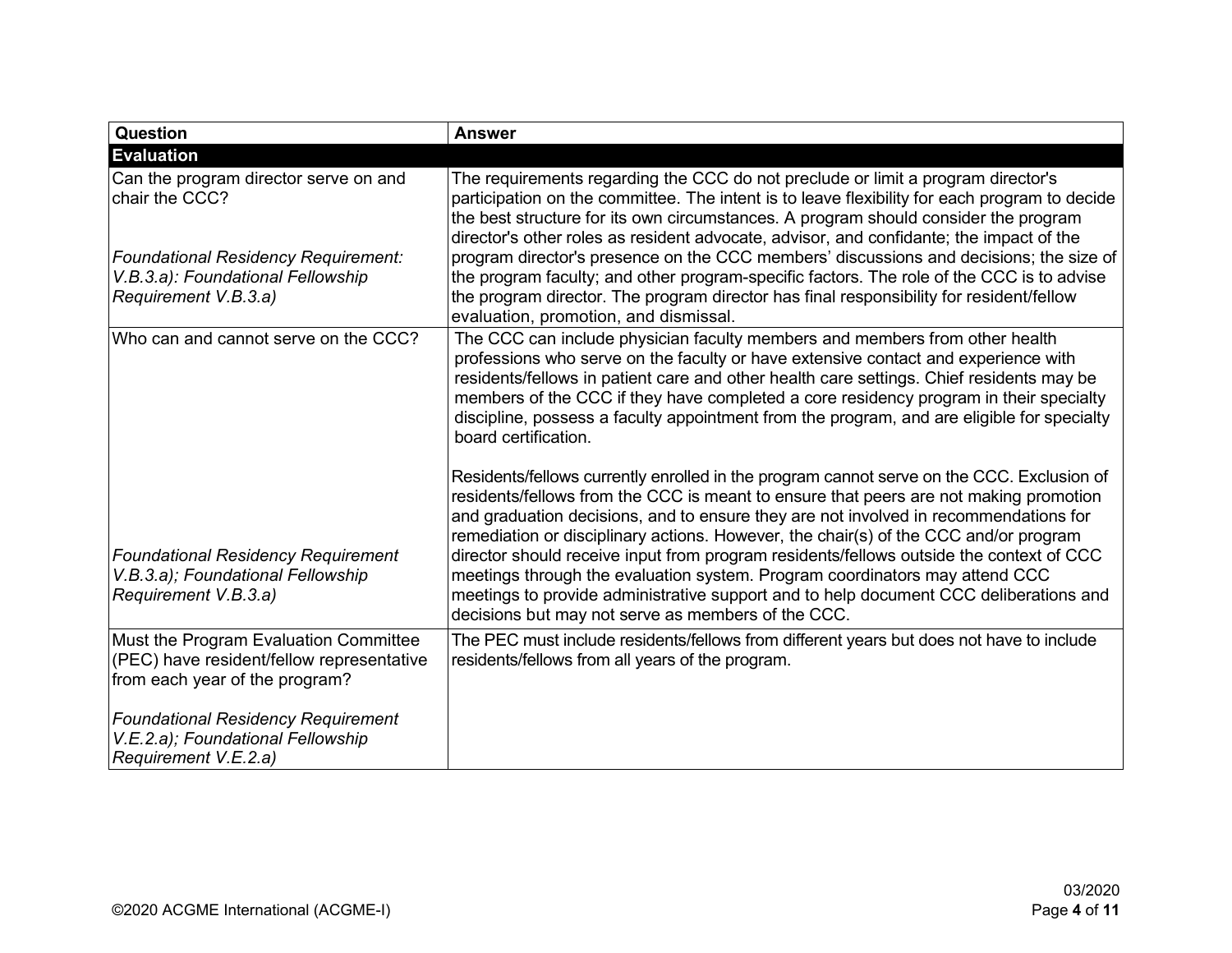| Question                                                                                                                                    | <b>Answer</b>                                                                                                                                                                                                                                                                                                                                                                                                                                                                                                                                                                                                                                                                            |
|---------------------------------------------------------------------------------------------------------------------------------------------|------------------------------------------------------------------------------------------------------------------------------------------------------------------------------------------------------------------------------------------------------------------------------------------------------------------------------------------------------------------------------------------------------------------------------------------------------------------------------------------------------------------------------------------------------------------------------------------------------------------------------------------------------------------------------------------|
| <b>Clinical Experience and Education</b>                                                                                                    |                                                                                                                                                                                                                                                                                                                                                                                                                                                                                                                                                                                                                                                                                          |
| What is meant by service obligations?                                                                                                       | Service obligations are those duties that at most institutions are performed by<br>technologists, aides, transporters, nurses, or other categories of health care workers.<br>Examples include transport of patients from the wards or units for procedures elsewhere                                                                                                                                                                                                                                                                                                                                                                                                                    |
| <b>Foundational Residency Requirement</b><br>VI.A.2.; Foundational Fellowship<br>Requirement VI.A.2.                                        | in the hospital, routine blood drawing for laboratory tests, routine monitoring of patients<br>when off the ward, and awaiting or undergoing procedures.                                                                                                                                                                                                                                                                                                                                                                                                                                                                                                                                 |
| <b>Supervision and Accountability</b>                                                                                                       |                                                                                                                                                                                                                                                                                                                                                                                                                                                                                                                                                                                                                                                                                          |
| Who can be a supervising physician?<br><b>Foundational Residency Requirement</b><br>VI.D.1.; Foundational Fellowship<br>Requirement VI.D.3. | A physician, a member of the medical staff, or a more senior resident/fellow designated<br>by the program director can supervise a junior resident/fellow. Such designation must be<br>based on demonstrated competence in medical expertise and supervisory capability. In<br>rare instances, a Review Committee may allow non-physician, licensed, independent<br>practitioners designated by the program director to supervise residents/fellows. In all<br>cases, each program's supervision policies should clearly state the types of supervision<br>that are permissible. Programs should ensure that any policy revisions are compliant<br>with specialty-specific requirements. |
| How should the appropriate level of<br>supervision be determined for each<br>resident/fellow?                                               | The assignment of progressive responsibility for patient care to residents/fellows is an<br>essential component of graduate medical education and is necessary to prepare<br>residents/fellows to be independent practitioners. While decisions regarding the<br>appropriate level of supervision are made by the program director and faculty members,<br>the Foundational Requirements provide a framework for the progression from direct                                                                                                                                                                                                                                             |
| <b>Foundational Residency Requirement</b><br>VI.D.3.; Foundational Fellowship<br>Requirement VI.D.3.                                        | supervision to oversight. The level of supervision for an individual resident or fellow is<br>determined both by the abilities of the learner and the needs of the patient. Therefore,<br>the level of supervision required will vary based on circumstances.                                                                                                                                                                                                                                                                                                                                                                                                                            |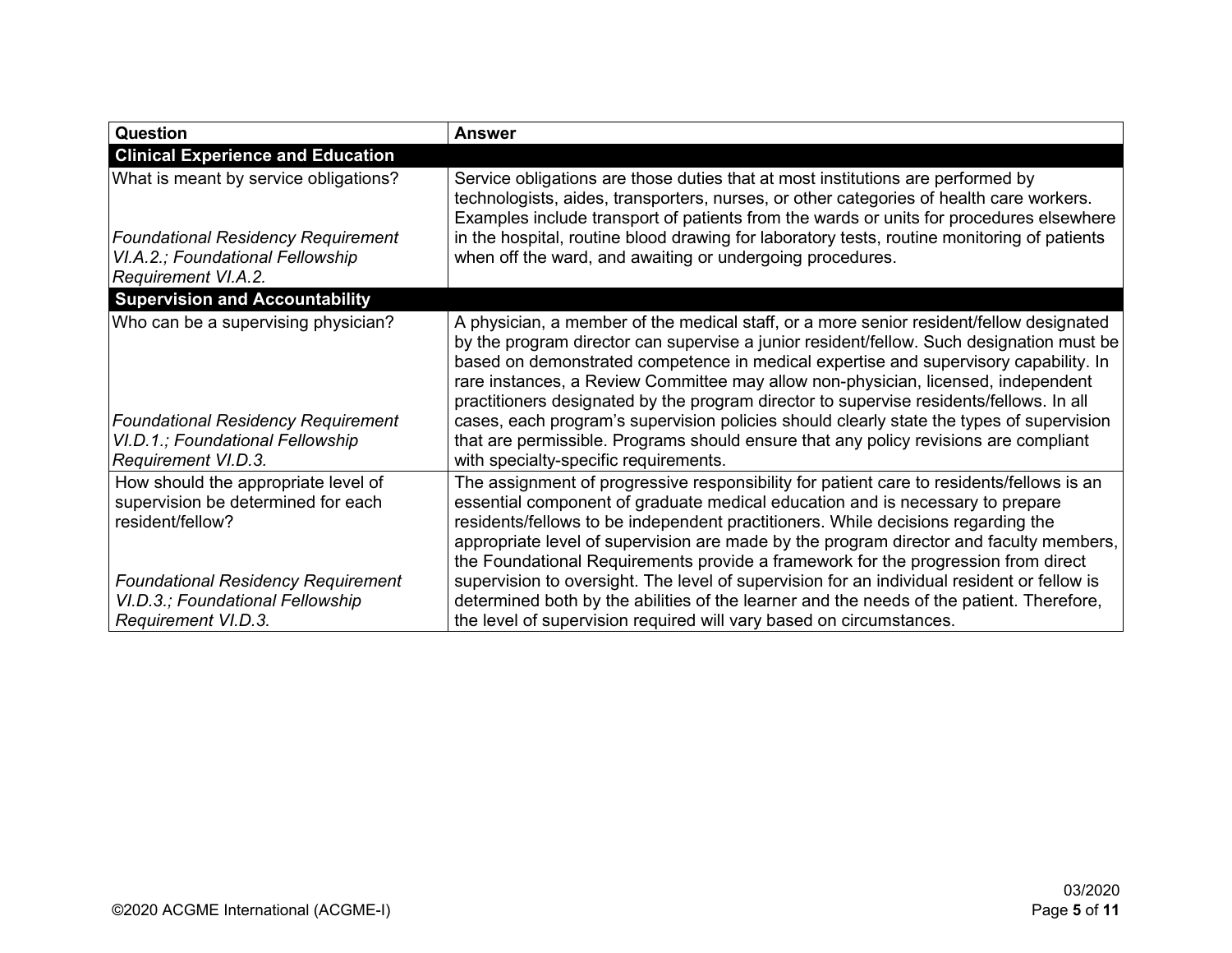| <b>Question</b>                                                                                                                                                       | <b>Answer</b>                                                                                                                                                                                                                                                                                                                                                                                         |
|-----------------------------------------------------------------------------------------------------------------------------------------------------------------------|-------------------------------------------------------------------------------------------------------------------------------------------------------------------------------------------------------------------------------------------------------------------------------------------------------------------------------------------------------------------------------------------------------|
| <b>Transitions of Care</b>                                                                                                                                            |                                                                                                                                                                                                                                                                                                                                                                                                       |
| What are ACGME-I's expectations<br>regarding transitions of care and how<br>should institutions and programs monitor<br>the effectiveness of transitions of care?     | Transitions of care are critical elements in patient safety and must be organized such<br>that complete and accurate clinical information on all involved patients is transmitted<br>between the outgoing and incoming individuals and/or teams responsible for care of<br>specific patients.                                                                                                         |
| <b>Foundational Residency Requirement</b><br>VI.H.1.; Foundational Fellowship<br><b>Requirement VI.H.1</b>                                                            | Programs and institutions are expected to have a documented process in place for<br>ensuring the effectiveness of transitions. Scheduling on-call assignments should be<br>done to ensure a minimum number of transitions, and there should be documentation of<br>the process involved in arriving at the final schedule.                                                                            |
| <b>Clinical Experience and Education</b>                                                                                                                              |                                                                                                                                                                                                                                                                                                                                                                                                       |
| How should the averaging of the duty hour<br>requirements (e.g., 80-hour weekly limit,<br>one day free of duty every week, and call<br>every third night) be handled? | Averaging must occur by rotation. This is done over one of the following: a four-week<br>period; a one-month period (28-31 days); or the period of the rotation if it is shorter than<br>four weeks. When rotations are shorter than four weeks in length, averaging must be<br>made over these shorter assignments. This avoids heavy and light assignments being<br>combined to achieve compliance. |
|                                                                                                                                                                       | If a resident takes vacation or other leave, those vacation or leave days should be<br>omitted from the numerator and the denominator for calculating duty hours, call<br>frequency or days off (if a resident is on vacation for one week, the hours for that<br>rotation should be averaged over the remaining three weeks). The requirements do                                                    |
| Foundational Residency Requirements VI.I.                                                                                                                             | not permit a "rolling" average, because this may mask compliance problems by                                                                                                                                                                                                                                                                                                                          |
| and VI.J.; Foundational Residency<br>Requirements VI.I. and VI.J.                                                                                                     | averaging across high and low duty hour rotations. The rotation with the greatest hours<br>and frequency of call must comply with the common duty hour requirements.                                                                                                                                                                                                                                  |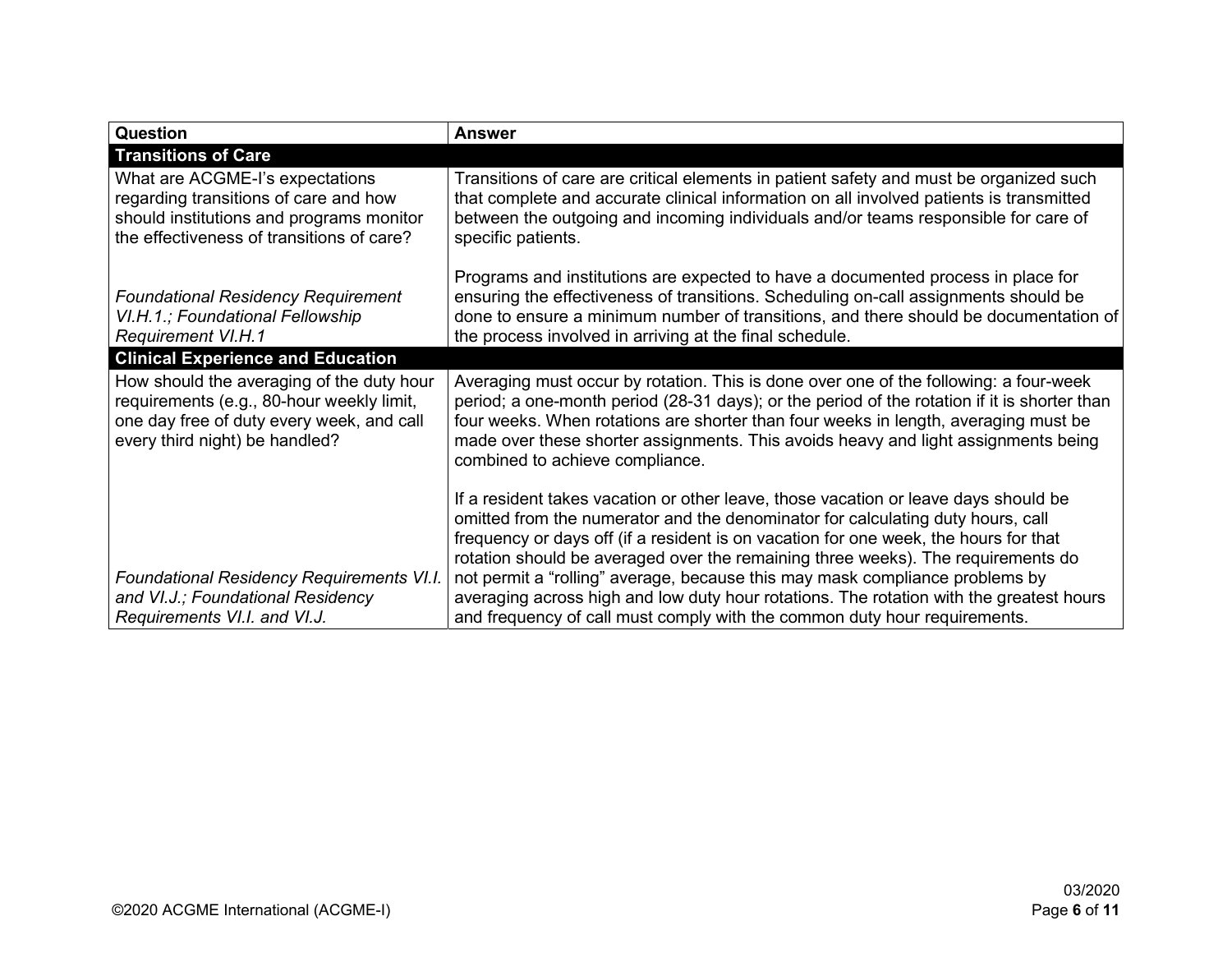| <b>Question</b>                                                                                                                                                                                                                               | <b>Answer</b>                                                                                                                                                                                                                                                                                                                                                                                                                                                                                                                                                                                                                                                                                |
|-----------------------------------------------------------------------------------------------------------------------------------------------------------------------------------------------------------------------------------------------|----------------------------------------------------------------------------------------------------------------------------------------------------------------------------------------------------------------------------------------------------------------------------------------------------------------------------------------------------------------------------------------------------------------------------------------------------------------------------------------------------------------------------------------------------------------------------------------------------------------------------------------------------------------------------------------------|
| What is included in the definition of duty<br>hours under the requirement that duty<br>hours must be limited to 80 hours per<br>week?                                                                                                         | Duty hours are defined as all clinical and academic activities related to the residency<br>program. This includes inpatient and outpatient clinical care, in-house call, short call,<br>night float and day float, transfer of patient care, and administrative activities related to<br>patient care such as completing medical records, ordering and reviewing lab tests, and<br>signing verbal orders. For call from home, only the hours spent in the hospital after<br>being called in to provide care count toward the 80-hour weekly limit.                                                                                                                                           |
| <b>Foundational Residency Requirement</b><br>VI.I.2.; Foundational Fellowship<br>Requirement VI.I.2.                                                                                                                                          | Hours spent on activities specified in the accreditation requirements, such as<br>membership on a hospital committee, or that are accepted practice in residency<br>programs, such as residents/fellows' participation in interviewing residency/fellowship<br>candidates, must be included in the count of duty hours. It is not acceptable to expect<br>residents/fellows to participate in these activities on their own hours; nor should<br>residents/fellows be prohibited from taking part in them. Duty hours do not include<br>reading, studying, and academic preparation time, such as time spent away from the<br>patient care unit preparing for presentations or journal club. |
| How do the ACGME-I requirements for duty<br>hours apply to research activities?                                                                                                                                                               | The ACGME-I duty hour requirements pertain to all required hours in the<br>residency/fellowship program (the only exceptions are reading and self-learning, and<br>time on call from home during which the resident/fellow is not required to be in the<br>hospital). When research is a formal part of the residency/fellowship and occurs during<br>the accredited years of the program, research hours or any combination of research<br>and patient care activities must comply with the weekly limit on hours and other<br>pertinent duty hour requirements.                                                                                                                            |
| <b>Foundational Residency Requirement</b><br>VI.I.2.; Foundational Fellowship<br><b>Requirement VI.I.2</b>                                                                                                                                    | If residents/fellows conduct research on their own time, these hours are identical to<br>other personal pursuits. The combined hours spent on self-directed research and<br>program-required activities should meet the test for reasonably rested and alert<br>residents/fellows when they participate in patient care.                                                                                                                                                                                                                                                                                                                                                                     |
| How are the duty hour requirements<br>applied to rotations that combine research<br>and clinical activity?<br><b>Foundational Residency Requirements</b><br>IV.D.1. and VI.I.2.; International Fellowship<br>Requirements IV.D.1. and VI.I.2. | Some programs have added clinical activities to "pure" research rotations, such as<br>having research residents/fellows cover "night float." This combination of research and<br>clinical assignments could result in hours that exceed the weekly limit and could also<br>seriously undermine the goals of the research rotation. Required research should not be<br>diluted by combining it with significant patient care assignments. Programs should limit<br>clinical assignments during research rotations, both to ensure safe patient care,<br>resident/fellow learning, and resident/fellow well-being, and to promote the goals of the<br>research rotation.                       |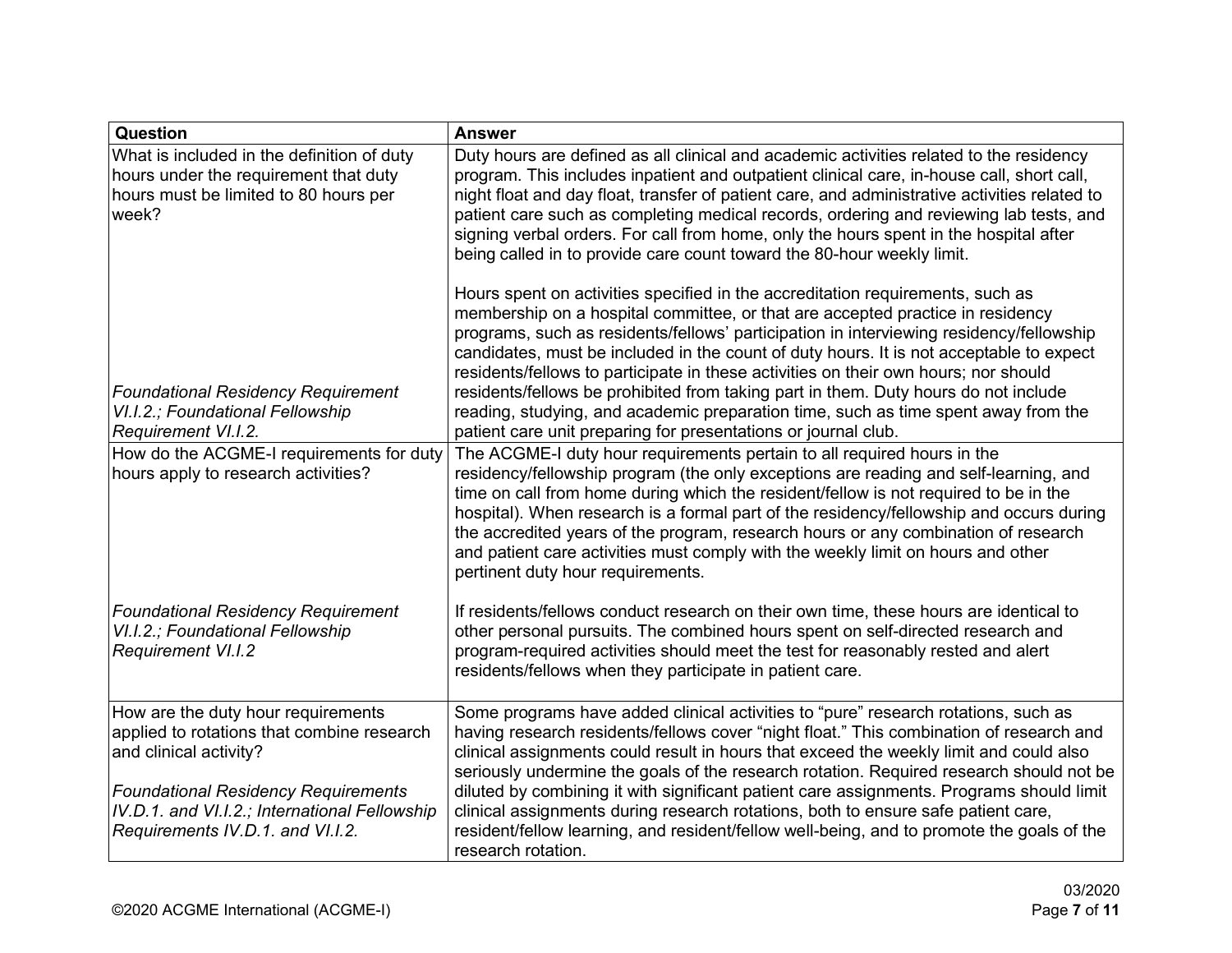| Question                                                                                                                                                                                                                                                                        | <b>Answer</b>                                                                                                                                                                                                                                                                                                                                                                                                                                                   |
|---------------------------------------------------------------------------------------------------------------------------------------------------------------------------------------------------------------------------------------------------------------------------------|-----------------------------------------------------------------------------------------------------------------------------------------------------------------------------------------------------------------------------------------------------------------------------------------------------------------------------------------------------------------------------------------------------------------------------------------------------------------|
| If a journal club is held in the evening for<br>two hours, outside of the hospital, and is<br>not held during the regularly scheduled duty<br>hours, and attendance is strongly<br>encouraged but not mandatory, would<br>those hours count toward the 80-hour<br>weekly total? | If attendance is "strongly encouraged," the hours should be included, because duty<br>hours apply to all required hours in the program, and it is difficult to distinguish between<br>"strongly encouraged" and required. Such a journal club, if held weekly, would add two<br>hours to the residents/fellows' weekly time.                                                                                                                                    |
| <b>Foundational Residency Requirement</b><br>VI.I.2.; Foundational Fellowship<br>Requirement VI.I.2.                                                                                                                                                                            |                                                                                                                                                                                                                                                                                                                                                                                                                                                                 |
| If some of a program's residents/fellows<br>attend a conference that requires travel,<br>how should the hours be counted for duty<br>hour compliance?                                                                                                                           | If attendance at the conference is required by the program, or if the resident/fellow is a<br>representative for the program (e.g., presenting a paper or poster), the hours should be<br>recorded just as they would be for an on-site conference hosted by the program or its<br>Sponsoring Institution. This means that the hours during which the resident/fellow is<br>actively attending the conference should be recorded as duty hours. Travel time and |
| <b>Foundational Residency Requirement</b><br>VI.I.2.; Foundational Fellowship<br>Requirement VI.I.2.                                                                                                                                                                            | non-conference hours while away do not meet the definition of duty hours in the<br>ACGME-I requirements.                                                                                                                                                                                                                                                                                                                                                        |
| Do tasks that can be completed at home<br>(e.g., completion of medical records and<br>similar tasks; submitting orders and<br>reviewing lab tests; signing verbal orders;<br>time spent on research) count toward the<br>80-hour limit?                                         | Any tasks related to performance of duties, even if performed at home, count toward the<br>80-hour limit.                                                                                                                                                                                                                                                                                                                                                       |
| <b>Foundational Residency Requirement</b><br>VI.I.2.; Foundational Fellowship<br>Requirement VI.I.2.                                                                                                                                                                            |                                                                                                                                                                                                                                                                                                                                                                                                                                                                 |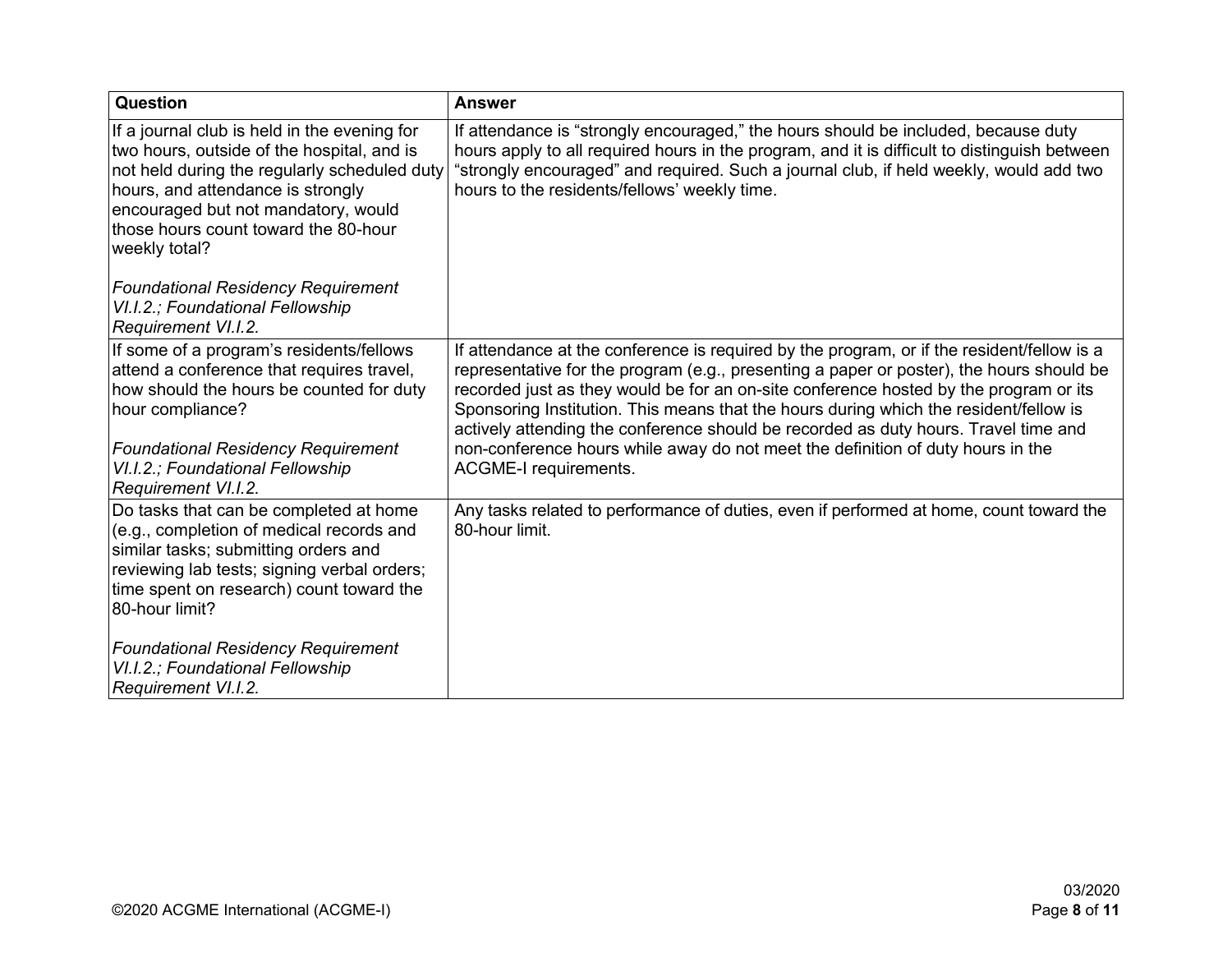| Question                                                                                                                                                                                                                                                                                                                                                                        | <b>Answer</b>                                                                                                                                                                                                                                                                                                                                                                                                                                                                                                                                                                                                                                                                                                                                                                                                                                              |
|---------------------------------------------------------------------------------------------------------------------------------------------------------------------------------------------------------------------------------------------------------------------------------------------------------------------------------------------------------------------------------|------------------------------------------------------------------------------------------------------------------------------------------------------------------------------------------------------------------------------------------------------------------------------------------------------------------------------------------------------------------------------------------------------------------------------------------------------------------------------------------------------------------------------------------------------------------------------------------------------------------------------------------------------------------------------------------------------------------------------------------------------------------------------------------------------------------------------------------------------------|
| If residents/fellows must be provided with<br>one day in seven free from all<br>responsibilities, inclusive of all in-house<br>call activities, how should programs<br>interpret the requirement if the "day off"<br>occurs after a resident's/fellow's on-call<br>day?<br><b>Foundational Residency Requirement</b><br>VI.I.3.; Foundational Fellowship<br>Requirement VI.I.3. | It is recommended that the day off should ideally be a "calendar day," such that the<br>individual wakes up at home and has a whole day available. Scheduling the day off on a<br>resident's/fellow's post-call day should be avoided; however, it is understood that in<br>smaller programs it may occasionally be necessary to have the day off fall on the post-<br>call day. Note that in this case, the resident/fellow would need to leave the hospital post-<br>call early enough to allow for 24 hours off of duty. For example, if a resident/fellow is<br>expected to return to the hospital at 7:00 a.m. the following day, that resident/fellow<br>would need to leave the hospital by 7:00 a.m. on the on-call session day. Because call<br>from home does not require a rest period, the day after a pager call may be used as a<br>day off. |
| If a program only has a few<br>residents/fellows and the residents/fellows<br>prefer to be on call for two days during one<br>weekend so that they can have another<br>weekend completely free of duties, does<br>this comply with the duty hour<br>requirements?<br><b>Foundational Residency Requirement</b><br>VI.I.3.; Foundational Fellowship<br>Requirement VI.I.3.       | In some programs residents/fellows take call for an entire weekend (Friday through<br>Sunday) to allow them to take the entire next weekend off. This practice is acceptable as<br>long as total duty hours, one-day-off-in–seven, and frequency of call are within the limits<br>specified by the relevant requirements.<br>Note that for in-house call, residents/fellows must be provided adequate rest time<br>(eight hours) between the two weekend duty periods. There are no exceptions to this<br>rule. Thus, in-house call on two consecutive nights (e.g., Friday and Saturday) must<br>include adequate rest (eight hours) between the two duty shifts.                                                                                                                                                                                         |
| How is 'on-call duty' defined?<br><b>Foundational Residency Requirement:</b><br>VI.J.; Foundational Fellowship Requirement<br>VI.J.                                                                                                                                                                                                                                             | On-call duty is defined as a continuous duty period between the evening hours of the<br>prior day and the next morning, generally scheduled in conjunction with a day of patient<br>care duties prior to the call period. Call may be taken in-house or from home, but home<br>call is appropriate only if the service intensity and frequency of being called is low.<br>Scheduled duty shifts (generally eight, 10, or 12 hours in length), such as those in the<br>intensive care unit (ICU), on emergency medicine rotations, or on "night float," are<br>exempt from the requirement that call be scheduled no more frequently than every third<br>night.                                                                                                                                                                                             |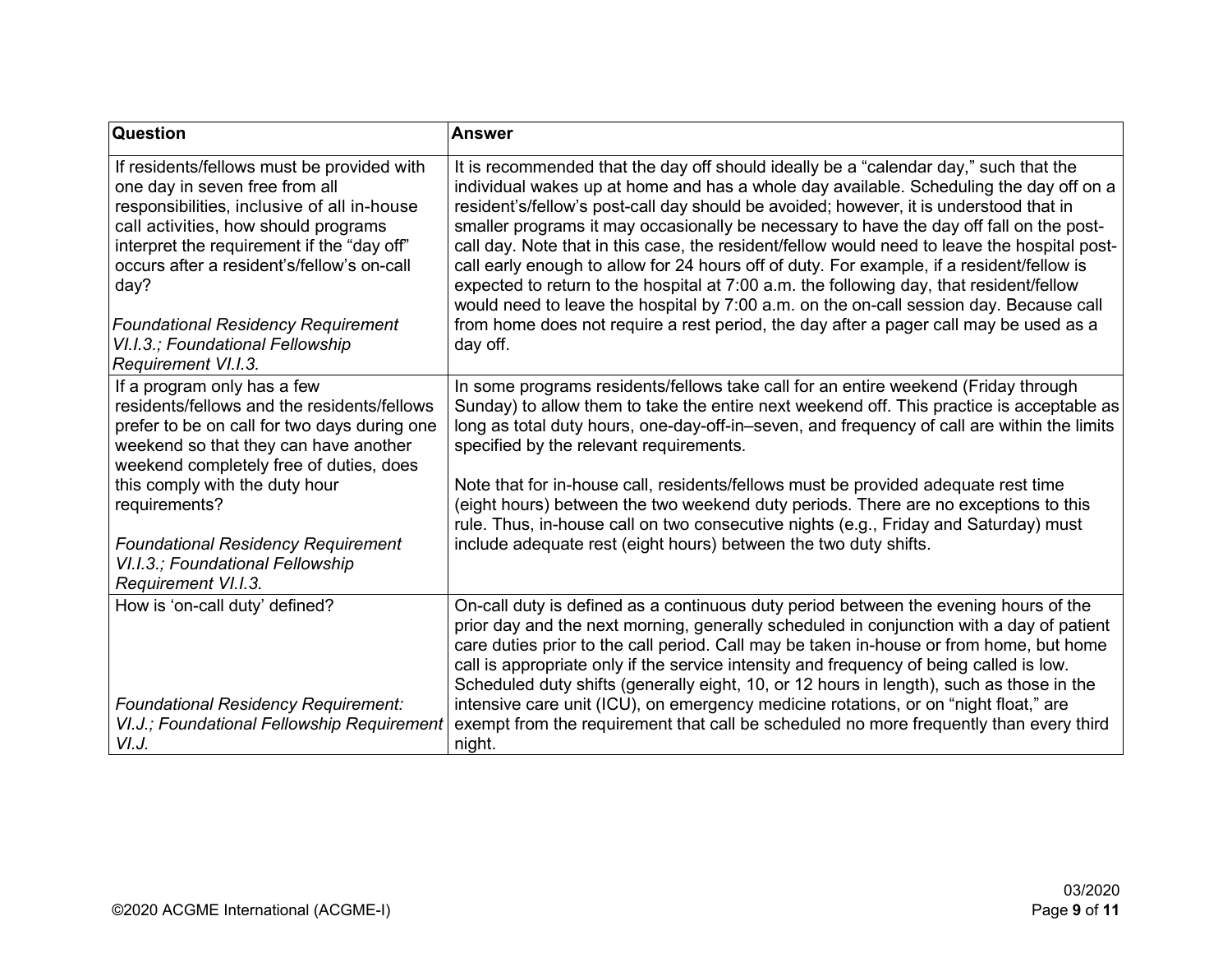| <b>Question</b>                                                                                                                                                                                          | <b>Answer</b>                                                                                                                                                                                                                                                                                                                                                                                                                                                                                                                                                                                                                           |
|----------------------------------------------------------------------------------------------------------------------------------------------------------------------------------------------------------|-----------------------------------------------------------------------------------------------------------------------------------------------------------------------------------------------------------------------------------------------------------------------------------------------------------------------------------------------------------------------------------------------------------------------------------------------------------------------------------------------------------------------------------------------------------------------------------------------------------------------------------------|
| How many times in a row can a<br>resident/fellow take call every third night?                                                                                                                            | Averaging of in-house call is meant to allow flexibility in scheduling, not to permit call<br>every third night for any extended length of time, even if done in the interest of creating<br>longer periods of free time on weekends or later in the month.                                                                                                                                                                                                                                                                                                                                                                             |
| Foundational Residency Requirement:<br>VI.J.1.; Foundational Fellowship<br>Requirement: VI.J.1.                                                                                                          | Residents/fellows can be assigned to a maximum of three call nights in any seven-<br>day period. This can only be done one week per month. Residents/fellows must not<br>take night call for two consecutive nights.                                                                                                                                                                                                                                                                                                                                                                                                                    |
| How is the 24-hour limit on in-house call<br>duty applied?<br>Foundational Residency Requirement:<br>VI.J.2.; Foundational Fellowship                                                                    | The activity that drives the 24-hour limit is "continuous duty." If a resident/fellow spends<br>12 hours in the hospital caring for patients, performing surgery, or attending<br>conferences, followed by 12 hours on call, the resident/fellow has had 24 hours of<br>"continuous duty" time, and is limited to up to six additional hours during which activities<br>can only include participation in didactic activities, transfer of patient care, conducting<br>outpatient clinic, and maintaining continuity of medical and surgical care. The<br>resident/fellow cannot accept new patients after 24 hours of continuous duty. |
| Requirement VI.J.2.                                                                                                                                                                                      |                                                                                                                                                                                                                                                                                                                                                                                                                                                                                                                                                                                                                                         |
| What are ACGME-I's expectations<br>regarding compliance with the requirement<br>that at-home call not be so frequent so as<br>to preclude rest and reasonable personal<br>time for each resident/fellow? | The Review Committee-International recognizes that at-home call may, on occasion,<br>be demanding. This may include frequent phone consultations or a return to the<br>hospital to provide emergency care or consultation. However, if at-home call<br>predictably prevents a resident/fellow from obtaining adequate rest, or if it is<br>associated with extensive returns to provide hospital service, the Review Committee<br>may cite the program for non-compliance with this requirement.                                                                                                                                        |
| <b>Foundational Residency Requirement</b><br>VI.J.4.b).; Foundational Fellowship<br>Requirement VI.J.4.b)                                                                                                |                                                                                                                                                                                                                                                                                                                                                                                                                                                                                                                                                                                                                                         |